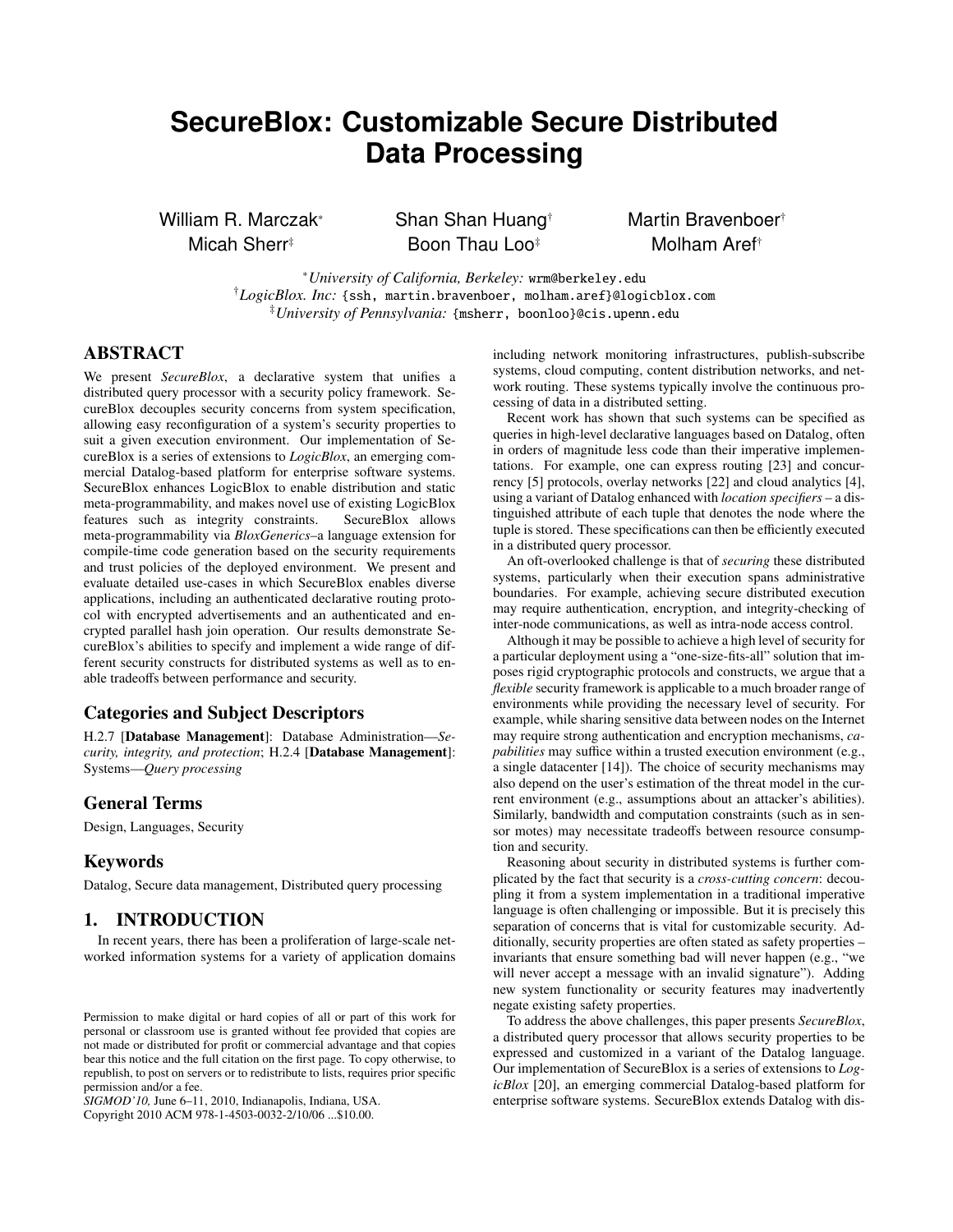tributed execution, static meta-programming, and a familiar notion of database integrity constraints. The declarative, commutative nature of Datalog rules, along with SecureBlox's support for static meta-programming and integrity constraints, ensure that programmers do not have to worry about *where* to enforce a security property, but can instead focus on *what* high-level property to enforce and *how* to enforce it (for example, the *what* may be only accepting messages from other users we trust, and the *how* may be using RSA digital signatures). Additionally, SecureBlox's integrity constraints allow security properties to be monotonic under additions to the program's rules or constraints.

Specifically, this paper makes the following contributions:

SecureBlox: We present the design and implementation of Secure-Blox, an extensible declarative system that unifies distributed query processing with security policy enforcement. SecureBlox extends *LogicBlox* [20], an emerging commercial Datalog-based platform for enterprise software systems. LogicBlox enhances Datalog with features such as integrity constraints, a static type system that guarantees conformance to certain constraints for all possible schema instantiations, and user-defined functions that can be integrated into query execution. SecureBlox leverages LogicBlox features in novel ways: integrity constraints assist in the expression of security properties, and user-defined functions implement custom encryption operators. SecureBlox further enhances LogicBlox with static metaprogramming and support for distributed execution.

Static meta-programming: We enhance the query language of LogicBlox with *BloxGenerics* , a set of language features for static meta-programming–compile-time code generation through user-defined declarative rules. BloxGenerics enables security properties to be specified generally, for arbitrary predicates. BloxGenerics further allows certain correctness criteria on generated code to be specified as meta-constraints; the BloxGenerics compiler verifies that such criteria will always be met at compile-time. Independent of the contributions of SecureBlox, the BloxGenerics framework demonstrates the practical realization of meta-programmability in a commercial Datalog engine.

Customizable secure data applications: We demonstrate that SecureBlox expresses a wide variety of security properties for authentication, confidentiality, integrity, speaks-for, and restricted delegation. Using these primitives, SecureBlox supports a variety of distributed network applications, including (i) an authenticated declarative routing [23] protocol with encrypted advertisements and (ii) an authenticated/encrypted parallel hash join operation. In these applications, SecureBlox is used not only to execute the distributed queries, but also to specify and enforce the relevant security properties. We have developed an implementation of SecureBlox and evaluated the system on a local cluster based on the above applications. Our results demonstrate SecureBlox's ability to specify and implement a variety of secure distributed systems with different cryptographic schemes in a manner that enables the programmer to intelligently select the desired levels of performance and security.

## 2. BACKGROUND: LogicBlox

We first present an overview of the LogicBlox architecture. LogicBlox is a commercial Datalog-based platform for building enterprisescale corporate planning and pricing applications. LogicBlox is currently used in several commercial decision automation applications, including retail supply-chain management [26], insurance risk management, and software program analysis [7, 8, 27].

The LogicBlox platform uses the *DatalogLB* query language, and an evaluation engine (the runtime) that executes *DatalogLB* programs over data stored in a LogicBlox *workspace*. Figure [1](#page-1-0) illustrates the overall architecture of LogicBlox. We next provide a brief overview of the *DatalogLB* language features, as well as the LogicBlox runtime and workspace.



<span id="page-1-0"></span>Figure 1: LogicBlox Architecture

*The DatalogLB Language. DatalogLB* extends ordinary Datalog with constructs for specifying integrity constraints such as functional dependencies, as well as a static type system that guarantees the validity of certain constraints for all schema instantiations.

The basic programming construct in *Datalog*<sup>LB</sup> is "<-" (implication), which allows the declaration of a derivation rule:

q1, ...,  $qm \leq p1$ , ..., pn.

The above rule means that "q1 and ... and qm can be derived from p1 and ... and pn". The p's and q's are *atoms*, which can either be predicates with variables or constants as arguments, comparison expressions (using relational operators such as <, =, etc), arithmetic expressions, or negated atoms. The left-hand-side of the <- is the *head* of the rule, and the right-hand-side comprises the rule's *body*.

 $Datalog^{LB}$  adds to Datalog the notion of an integrity constraint, declared using "->":

$$
q1, \ldots, qm \Rightarrow p1, \ldots, pn
$$

Informally, the above constraint means that "if q1 and ... and qm, then it must be true that p1 and ... and pn". The difference between a constraint and a rule is that a rule derives data for the atoms in its head, whereas a constraint checks that for *existing* data on the left-hand-side of ->, the right-hand-side must hold. Whereas many constraints can only be effectively checked at runtime (e.g., foreign key violations), *DatalogLB* employs a static type system, which guarantees at compile-time that certain kinds of constraints always hold for all possible instantiations of a given schema. The following is a typical type-based constraint, or a *type declaration*, for predicate p:

 $p(x1,...,xn) \rightarrow q1(x1), ... , qn(xn)$ .

Unary predicates such as qn are considered "types". A value x is of type q if  $q(x)$  is true. The above constraint thus declares that for every tuple  $\langle x1, \ldots, xn \rangle$  in p,  $x_i$  must be of type  $q_i$ . The predicates q1,...,qn are referred to as the *types* of p. Type-based constraints can be checked at compile-time by verifying that every rule that derives facts for p implies the proper set membership for its arguments. For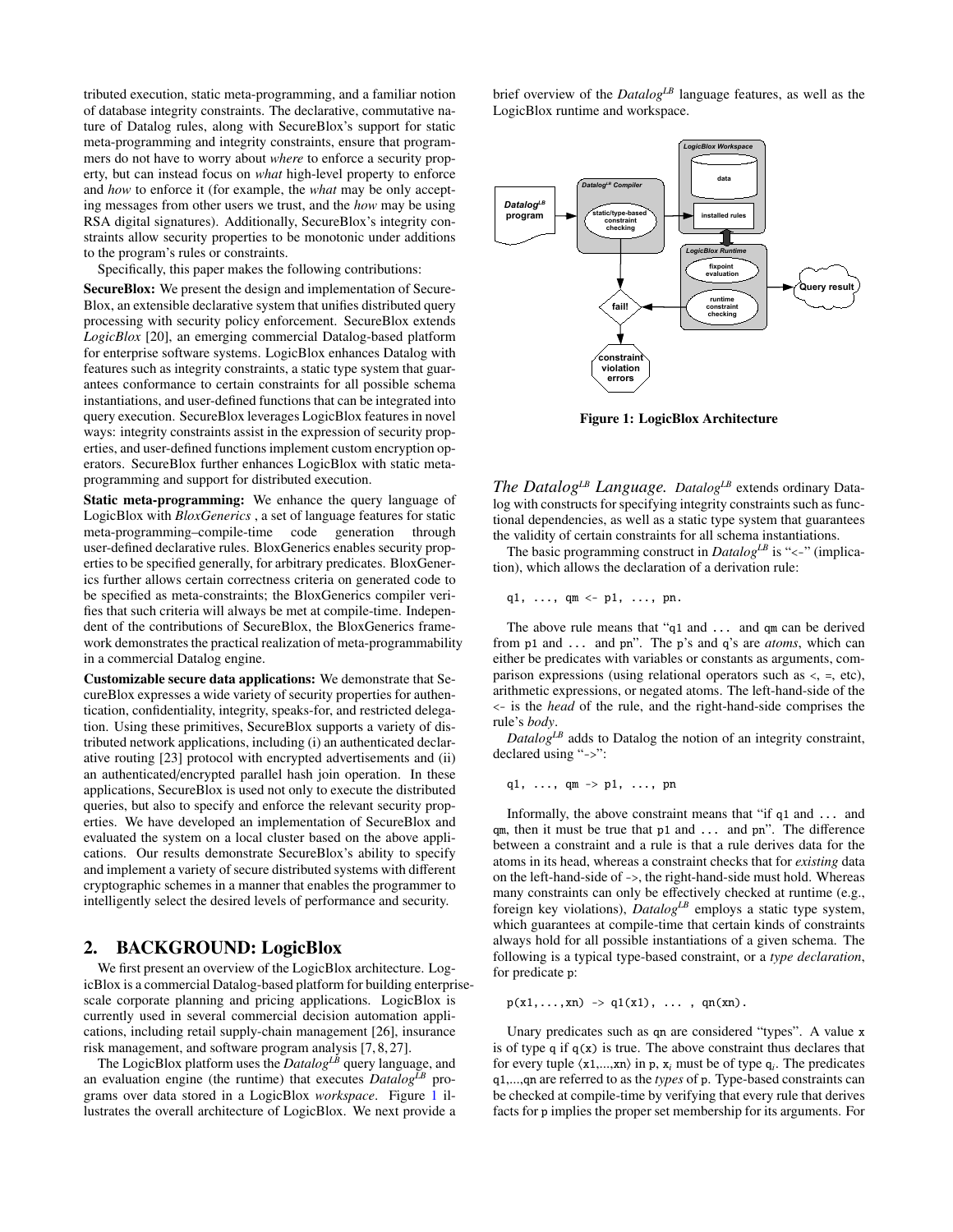instance, the following rule will be rejected as not being type-safe, because the set of values in s is not guaranteed to be contained by the set qn:

```
p(x1,...,xn) \leq ..., s(xn).
```
One way to make the above-rule type-safe is to declare that all elements of s is are guaranteed to be in qn, using a constraint:  $s(x)$  $\Rightarrow$  qn(x).

There are two language features that are used frequently in our case studies. First, *DatalogLB* provides syntactic sugar for declaring a functional dependency for a predicate:  $p[x1,...,xn]=y$  declares that predicate p is a *function* from its first n arguments to the last argument. Functional dependencies are checked at runtime. Furthermore, a predicate can be declared as a *singleton*, i.e., a predicate with exactly one value (a constant). For instance,  $p[]=v$  declares p to be a singleton that contains only the value v. The value can be retrieved through p[].

*LogicBlox Evaluation Engine & Workspace.* After compilation, a LogicBlox program – i.e., rules and constraints – is loaded into the *workspace*. A LogicBlox workspace is essentially a database instance that contains a set of predicate definitions<sup>[1](#page-2-0)</sup>, a set of *installed* rules (similar to *continuous queries*), as well as constraints. Within a designated workspace, the LogicBlox API allows an application to query and modify the data defined by the workspace. For example, the application may add or remove facts from predicates. When predicate data is modified, the installed rules are incrementally maintained using the *DRed* algorithm [15].

The LogicBlox engine evaluates rules using the semi-naïve algorithm until a fixed-point is reached—that is, until no more facts can be derived for the atoms in the heads of the rules. At the same time, the engine checks for constraint violations for every new fact that is derived, throwing constraint violation errors and restoring database consistency when appropriate.

## <span id="page-2-1"></span>3. OVERVIEW OF SecureBlox

Figure [2](#page-3-0) shows an overview of the SecureBlox architecture and its usage model. The details of the LogicBlox platform are elided, as it is shown in detail in Figure [1.](#page-1-0) SecureBlox enhances LogicBlox with BloxGenerics and a distributed query processing runtime. These extensions are shown in light-grey boxes, labeled "SecureBlox".

SecureBlox takes as input user queries for data processing applications, as well as the security policies required by these applications. Queries, together with security policies, are input to the BloxGenerics compiler. The BloxGenerics compiler may throw compile-time errors for queries and policies that do not satisfy specified correctness criteria (details are presented in the next section). The BloxGenerics compiler then rewrites the queries and generates additional rules and constraints based on the security policies. The result of the BloxGenerics compilation is a set of modified queries, augmented with various security constructs.

These modified queries then go through the LogicBlox pipeline of compilation and loading into the workspace. The distributed query processing extension of SecureBlox then disseminates appropriate queries and security policies (out-of-band) to all participating nodes. During query execution, intermediate tuples are exchanged among nodes, and the query results are similarly assembled from

various nodes at the end of the execution, or further distributed in the network based on the query specifications.

# 3.1 First Motivating Example

We motivate SecureBlox using the following example to highlight the need for customizable security policies, and outline how such customization can be achieved using SecureBlox:

reachable(X,Y) <- link(X,Y). reachable(X,Y) <- link(X,Z), reachable(Z,Y).

The above rules define the transitive closure of the link predicate as reachable. In a distributed environment, each node may store different facts for link. For ease of exposition, we assume that the first argument of each fact in link (and thus reachable) is also the location of that fact. The above program is hence a distributed transitive closure computation. Prior work on declarative networking [21, 23] has shown that distributed transitive closure computations can be used as a basis for expressing routing protocols.

A central component of security in a distributed setting is *authentication*: where the identity of a principal is established and verified. Most previous work represents authentication using a distinguished keyword, says, that associates a principal with some fact. For instance, using the SeNDLog language introduced by Zhou *et al.* [29], the above query would be rewritten as follows, prefixing each body predicate with the remote principal asserting the fact:

```
readA|e(X,Y) < -1ink(X,Y).
reachable(X,Y) \leftarrow link(X,Z), Z says reachable(Z,Y).
```
The says operator implements a common logical construct in authentication [18]: we assert "p says s" if the principal p supports the statement s. The says keyword enables the distribution system at principal X to authenticate the reachable(Z,Y) fact from Z before using it to derive its own reachable $(X, Y)$  fact.

The notion of says is usually a hard-wired concept that is baked into the underlying system [1, 11]. However, a fixed policy over says can only work in a limited setting. For instance, users of the database have no way of applying different authentication schemes. Moreover, principals that receive facts do not have mechanisms for *authorization*, e.g., limiting how remote principals can modify local predicates. Nor do users have a choice over methods of encryption (if encryption is supported).

SecureBlox aims to support a heterogeneous execution environment in which nodes have different security levels. Thus, the users, not the underlying system, must be able to specify the appropriate security policies for their environment. In a hostile world, "says" may require digital signatures. In a more benign world, "says" may simply append a cleartext principal header to a message—and this will of course be cheaper. Somewhere in between, the use of digital signatures may be applied only to certain important messages. One may also want to use different cryptographic or non-cryptographic schemes. Next, we show how to declare and customize policies for says in SecureBlox. We provide additional security policy variants in Section [6,](#page-6-0) and use-cases of these policies in Section [7.](#page-7-0)

# <span id="page-2-2"></span>3.2 Customizable Policies Using SecureBlox

In SecureBlox, says can be implemented as a predicateto-predicate mapping: given any predicate T, says maps T to a predicate ST, the "said" version of T. We can then define different policies and constraints on ST regarding its use. We define such a predicate mapping using BloxGenerics, the meta-programming facility we developed for LogicBlox. In the following examples, we informally explain the BloxGenerics rules by appealing to the reader's intuition. We detail the design and semantics of BloxGenerics in

<span id="page-2-0"></span><sup>&</sup>lt;sup>1</sup>A predicate definition declares both the logical attributes of a predicate, such as its name and arity; and also the physical attributes for the purposes of cost-based optimizations, such as the predicate's data storage format, data location, and population density statistics.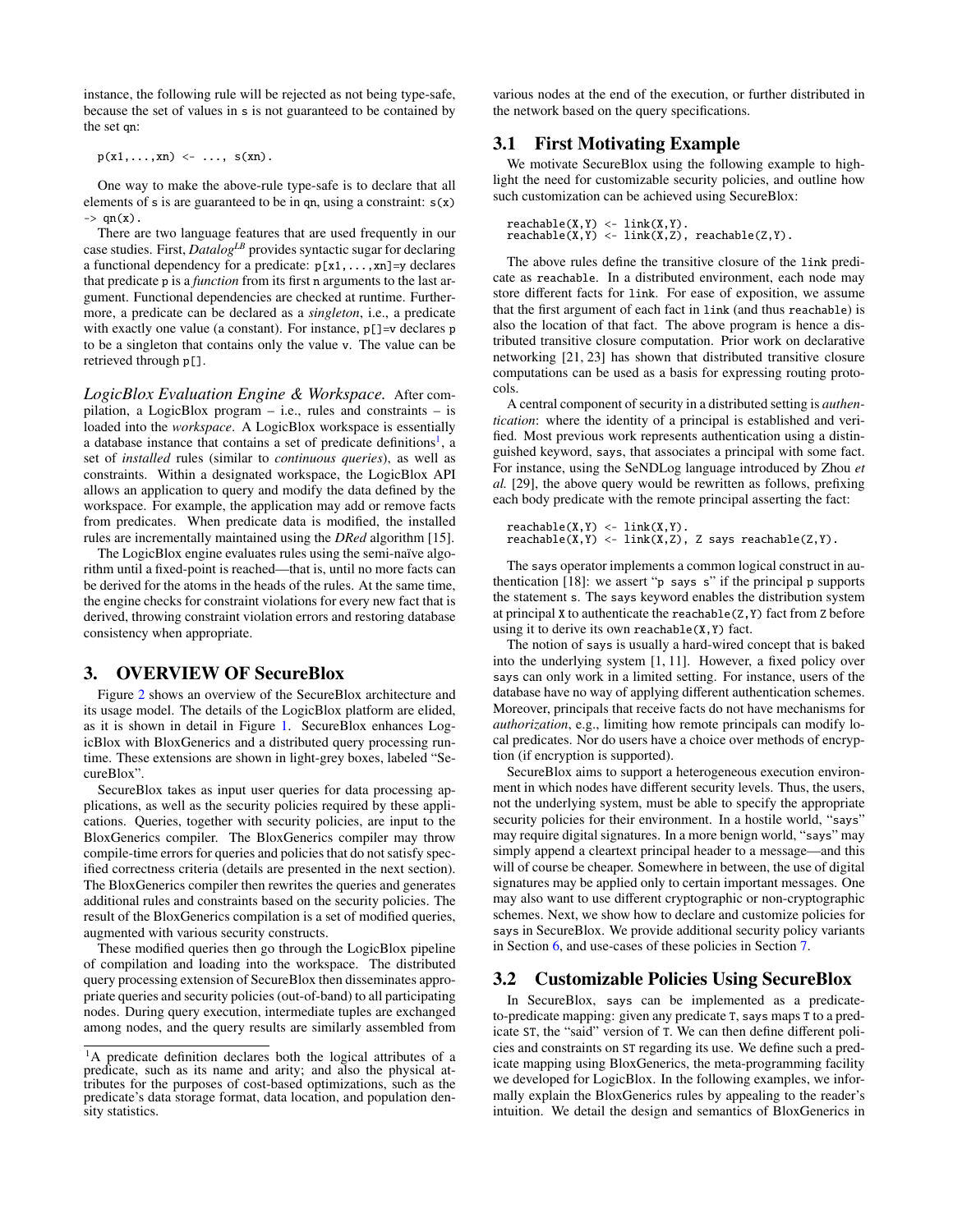

<span id="page-3-0"></span>Figure 2: Overview of SecureBlox's components

Section [4.](#page-4-0) The following is a simple policy for says, involving only authentication:

```
says[T]=ST, predicate(ST),
'{
   ST(P1, P2, V^*) ->
      principal(P1), principal(P2), types[T](V*).
}
   <-- predicate(T).
```
The BloxGenerics rule above (or just a *generic* rule, as indicated by the " $<-$ " in place of " $<-$ ") declares that for all predicate T, a new mapping exists for says, and it maps T to ST, where ST is also a predicate. Furthermore, a *DatalogLB* constraint, enclosed in '{...}, is also derived/generated for each predicate T. The derived constraint requires that ST's first and second arguments must be of type (or in the set of) principal; the remainder of its arguments–as indicated by the variable-length argument notation V\*–must have the same types as the argument types of predicate T. Arguments such as V\* allow the arity of ST to vary based on the arity of T.

We refer to predicates that store facts about other predicates as *generic predicates*. The generic predicate says can be *parameterized* by *any* concrete predicate to retrieve the "said" counterpart. For instance, says['reachable] parameterizes says with the predicate reachable, and the result is a "said" version of reachable. A corresponding constraint is generated, restricting the first two arguments of says['reachable] to principals.

Using the above definition of says, the distributed version of the transitive closure can be written as follows:

```
readale(X,Y) < -1ink(X,Y).
readBle(X,Y) < -\text{link}(X,Z)says['reachable](Z,self[],Z,Y).
```
Note that the second rule makes use of the "said" version of reachable. says['reachable] takes two principals as the first two parameters: Z is the principal that "said" the fact, and self[] is the singleton representing the local principal that is receiving the fact. Because the first two arguments of says['reachable] are declared to be of type principal, the LogicBlox runtime will verify Z and self[] against the constraint that they are known principals a simple method of authentication.

In a benign world, where a principal trusts all other principals, he may derive a fact for predicate T for every T fact that was "said" to him:

```
'{ T(V^*) <- says[T](P,self[],V^*). }
  <-- predicate(T).
```
In a more hostile environment, however, one might want to add authorization and encryption policies.

<span id="page-3-2"></span>*Authorization.* For more control over says, one might want to declare that "if a principal P1 wishes to say a fact about predicate T, then P1 must have write-access to T". This policy can be easily added to any existing policy with the following BloxGenerics rule:

```
'\{ says[T](P1, P2, V^*) \rightarrow writeAccess[T](P1). \}<-- predicate(T).
```
The above rule says that, for all predicate T, generate the constraint that the first argument of says[T] (i.e., the principal saying the fact) must be part of the writeAccess[T] relation. writeAccess is simply another generic predicate that can be locally populated with principals allowed to write to a particular predicate.

*Cryptography.* In a more hostile environment, one may wish to cryptographically sign and verify facts exchanged between principals, as well as employ encryption to thwart eavesdropping. The following generic rule declares a constraint for every predicate T, requiring that every fact said about T by a principal P must have a valid signature (sig), as verified by rsa\_verify given P's public\_key):

'{ says[T](P,self[],V\*) -> sig[T](P,self[],V\*,S), public\_key(P,K), rsa\_verify[T](K,V\*,S). } <-- predicate(T).

Note that rsa\_verify is implemented as a user-defined function. LogicBlox provides a set of APIs for hooking user-defined functions into rule or constraint execution.

Signature generation can be similarly defined with a generic rule, using a principal's private\_key: [2](#page-3-1)

'{ sig[T](self[],P,V\*,S) <- says[T](self[],P,V\*), private\_key[]=K, rsa\_sign[P](K,V\*,S). } <-- predicate(T).

The above generic rule says that, for every predicate T, gener-

<span id="page-3-1"></span><sup>2</sup> In practice, we have found it useful to sign aggregates of serialized facts, rather than signing individual tuples, as a transaction may result in the transit of multiple tuples to a single node.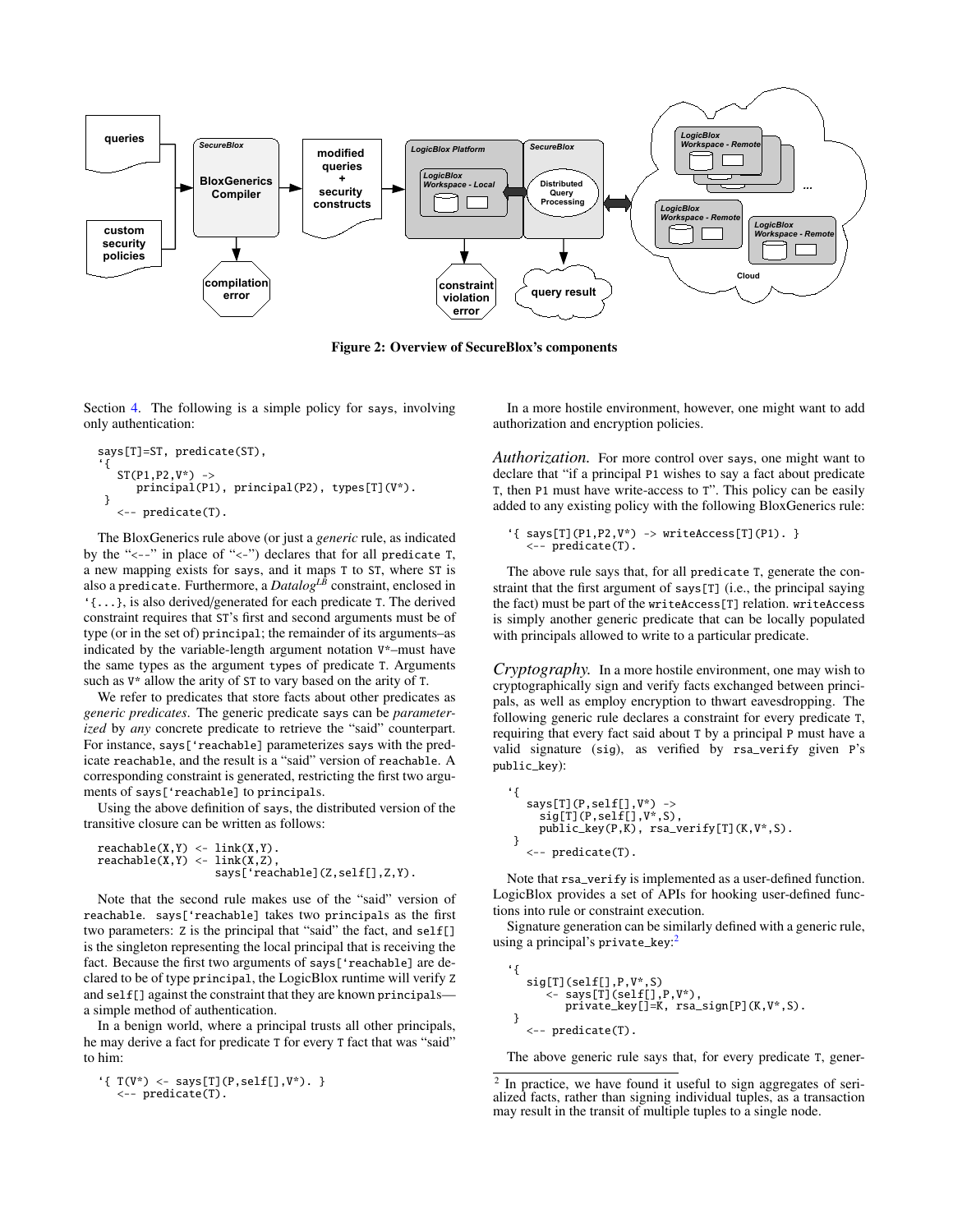ate the rule that, for every fact about T by local node (self[]), produces the signature by rsa\_signing the fact V\* with the local private\_key.

*Alternate Cryptographic Scheme.* A different encryption scheme can be easily constructed by redefining the rules for signature generation and verification. For instance, one can implement a keyed-Hash Message Authentication Code (HMAC), by replacing public\_key and private\_key with a shared secret, and replacing rsa\_sign and rsa\_verify with hmac\_sign and hmac\_verify:

```
'{
   says[T](P, self[], V^*) ->
      sig[T](P,self[],V*,S),
secret(U,K), hmac_verify[T](K,V*,S).
   sig[T](self[],P,V*,S)
      <- says[T](self[],P,V*),
         secret(U,K), hmac_sign[T](K,V*,S).
}
   <-- predicate(T).
```
We assume that hmac\_verify and hmac\_sign predicates have been implemented as user-defined functions.

The above examples give a flavor of how one can use Secure-Blox to build customized security policies. Notice that in Secure-Blox, the notion of says is defined as derivation rules and constraints – it is not a hard-wired concept. In previously proposed systems [1,11,29] where says is baked into the underlying runtime, it would take a very motivated programmer to change its meaning and interpretation. SecureBlox does not assume a specific security model–its goal is to be as general as possible so as to enable users to build constructs that reflect any security model of their choice. When a user programs or chooses constructs, she makes assumptions about an adversary, and makes trade-offs between security and efficiency.

Note that the ability to declare says as a generic predicate through meta-programming is crucial to the generality of SecureBlox. If one cannot declare says in a way that abstracts over the specific predicates it may be parameterized with, one would need to manually declare constraints involving says *for every predicate that can be "said"*. That is, one would need to declare constraints for not only says\_reachable, but also says\_foo, says\_bar, etc. It is of course *impossible* to anticipate all possible predicates that may be defined and said. Thus, meta-programming is an indispensable language feature in supporting security policies, and in decoupling security concerns from the implementation of a system.

In the next two sections, we discuss in detail SecureBlox's extensions to LogicBlox: Section [4](#page-4-0) discusses BloxGenerics, a metaprogramming facility, and Section [5](#page-5-0) discusses our distributed query processing mechanism.

## <span id="page-4-0"></span>4. BloxGenerics

Security policies in SecureBlox are essentially programs that specify rules and constraints over *DatalogLB* programs. Hence, we refer to such programs as *meta-programs*. SecureBlox achieves static meta-programmability using *BloxGenerics*, a language mechanism that allows rules and constraints to be declared over structural elements of *DatalogLB* programs: predicates, rules, constraints, formulas, etc. Furthermore, *DatalogLB* programs can be generated using BloxGenerics rules. While meta-programming mechanisms exist for other Datalog dialects [10] as well as Prolog [9], Blox-Generics distinguishes itself by guaranteeing that generated code will always obey the correctness criteria of the *DatalogLB* language, as well as those specified by the programmers.

## 4.1 BloxGenerics Language Features

BloxGenerics adds four language constructs to *DatalogLB*: <- for declaring generic rules, '{...} for declaring code templates, a notation for declaring variable-length variable sequences, and --> for declaring generic constraints. In the rest of this section, we discuss these language features using the following BloxGenerics rule presented in Section [3:](#page-2-1)

says[T]=ST, predicate(ST), '{ ST(P1,P2,V\*) -> principal(P1), principal(P2), types[T](V\*). } <-- predicate(T).

#### *4.1.1 Generic Rules*

A generic rule specifies how facts about *DatalogLB* program elements (e.g., predicates, rules, etc.) can be derived from other facts about *DatalogLB* program elements. For instance, the above generic rule defines how new predicates (ST) can be derived from existing predicates (T).

<-- has very similar semantics to the regular rule implication arrow,  $\langle -$ , for *Datalog*<sup>LB</sup>. The right-hand-side of  $\langle -$ - (the body) specifies the conditions for the rule's firing; the left-hand-side (the head) specifies the relations derived as a result. The difference, however, is that whereas <- rules define relationships between values such as strings, integers, etc, the only predicates allowed in generic rules are generic predicates—i.e., predicates that store relationships between program elements.

BloxGenerics provides a number of built-in generic predicates to facilitate declaration of BloxGenerics rules: predicate(p) is the set of predicates;  $rule(r)$  is the set of rules;  $ruleRed(r,h)$  is a relation between a rule and the formula comprising its head; and atom(a) is the set of atoms. Additionally, programmers can declare custom generic predicates. For instance, says is a user-defined generic predicate. A BloxGenerics compiler pipeline stage converts input *DatalogLB* programs into their relational representations and populates these generic predicates.

*Head-Existentials.* Note that a generic rule allows variables that are not bound in its body to appear in its head. For instance, ST is not bound by any predicate in the body of the above rule. This type of variable is referred to as being *"existential in the head"* of the rule. For each head-existential variable, a new entity must be created for each fact in the body. For our use cases, this is precisely the desired behavior. For instance, for every predicate T, we want a new predicate ST to be created to represent the "said" version of T.

The admittance of head-existential variables, however, takes Blox-Generics beyond Datalog's P-time termination guarantees. Indeed, the evaluation of a BloxGenerics rule may *not* terminate with a fixpoint. There have recently been a number of breakthroughs on termination conditions for Datalog rules with head-existentials [12, 25], mostly in the context of the data exchange problem. Exploring these techniques, as well as developing our own solutions for strong termination guarantees, is part of our future work. The current BloxGenerics compiler throws a compiler error if no fixpoint is reached within a time limit. However, we note that none of the BloxGenerics rules or constraints presented in this work result in a non-terminating compilation phase, and we stress that the issue of non-termination is restricted to the compilation phase: a local procedure that occurs strictly before execution of the system.

#### *4.1.2 Code Templating*

'{...} is a templating mechanism for specifying the code to be derived/generated from generic rules. It allows a piece of *DatalogLB*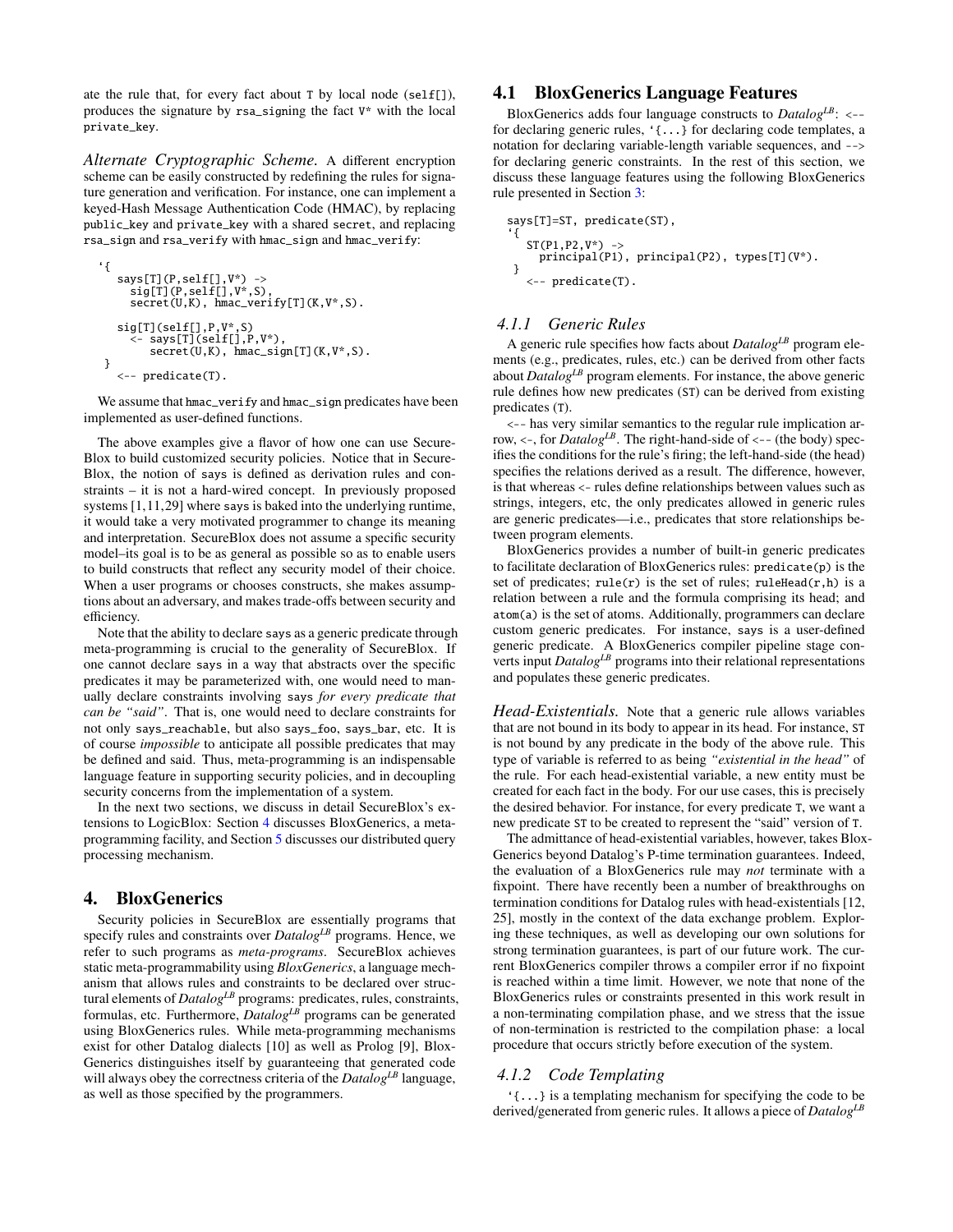code to be specified using *variables* in place of concrete predicate names. This quoting mechanism affords users the ability to specify security rules that apply to *any* predicate rather than to a specific concrete predicate. This level of generality is a necessity for maintaining a separation between security policy and system implementation.

'{...}, however, is simply syntactic sugar for fully specifying the structure of the templated code using generic predicates. For instance, '{  $ST(P1, P2, V^*)$  ->  $principal(P1)$ , ...}, is syntactic sugar for the following formula:

```
constraint(C1), lhs(C1,H1), atom(H1), atomPred(H1,ST),
body(C1,B1), atom(B1), atomPred(B1,principal), ...
```
The BloxGenerics compiler expands every quoted rule into a full specification.

#### *4.1.3 Variable-length Argument Sequence*

The above example makes use of a feature for declaring a predicate with a variable number of arguments. Note that ST has argument P1, P2, and  $V^*$ . The  $*$  notation indicates that argument V is a sequence of variables of any length, including length 0. The length of V\* is bound by the types of T. Depending on which concrete predicate instantiates T, V\* may instantiate to arbitrary length variables. For instance, since reachable is a predicate of arity 2, V\* expands to "V0,V1" for says['reachable].

#### *4.1.4 Generic Constraints*

One of the distinguishing features of BloxGenerics is that it allows programmers to specify the necessary correctness criteria for generated code using *generic constraints*. The compiler guarantees that all possible code generated from a template will obey the specified constraint before the actual (run-time) code generation.

For instance, one may want to restrict which predicates' data are allowed to be "said". This constraint can be easily defined as a generic constraint on says:

```
says(P,SP) --> exportable(P).
```
Note the use of -->, the constraint arrow for BloxGenerics. The above generic constraint says that for all tuples says(P,SP), P must be in the exportable relation (exportable can be separately declared and have the appropriate predicates inserted into it).

The BloxGenerics compiler will check every rule producing says tuples to verify whether such a constraint will be followed. In fact, for the example rule in this section, this constraint does not always hold, and the BloxGenerics compiler will reject the program for this reason. The fix is to simply add a condition in the body of the generic rule, restricting T to those predicates in exportable:

```
says(T,ST), predicate(ST), '{ ... }
   <-- predicate(T), exportable(T).
```
## 4.2 Compilation of BloxGenerics Programs

Figure [3](#page-5-1) shows a detailed view of the BloxGenerics compiler architecture. The compilation of a BloxGenerics program is essentially the evaluation of BloxGenerics rules and the verification of BloxGenerics constraints. As we have shown, a BloxGenerics rule or constraint is simply a *DatalogLB* rule or constraint (with support for head-existential variables) that computes over a *DatalogLB* program as data. Thus, the BloxGenerics compiler evaluates generic rules (and checks constraints) using the same engine that evaluates regular *DatalogLB* rules.

First, a relational representation is created for the incoming query. That is, the structure of the query is represented using predicates such as predicate, rule, etc. Next, the generic rules and the queries



<span id="page-5-1"></span>Figure 3: Detailed View of BloxGenerics Compiler

go through a static type-based constraint checking process. The generic rules are then evaluated over the program data. The evaluation of generic rules may cause more facts to be derived, and thus, more *DatalogLB* programs to be generated (e.g., rules about a specialized version of says predicate may be defined). When a fixpoint is reached, the BloxGenerics compiler reifies a *DatalogLB* program from the workspace. This modified version of the input query is the output of the BloxGenerics compiler.

Note that the BloxGenerics compiler in Figure [3](#page-5-1) is a subset of the LogicBlox compiler/runtime in Figure [1.](#page-1-0) Our implementation bootstraps the BloxGenerics compiler using the LogicBlox compiler, converting *Datalog*<sup>LB</sup> programs to data, handling headexistentials, and reifying *DatalogLB* programs from their relational representations.

## <span id="page-5-0"></span>5. DISTRIBUTED EXECUTION

In this section, we describe language support for expressing distribution in *DatalogLB* and discuss how distributed execution is handled in the presence of constraint checks.

#### 5.1 Principals and Nodes

SecureBlox supports distributed computation by enabling users to partition predicates by *location*. When a node derives a fact at a location other than itself, the fact is implicitly communicated to the correct node via a UDP message. SecureBlox represents location with the built-in node type. An element of the node type consists of an IP address and port that specifies the node's location. A predicate is partitioned by location if its first argument is node. Any existing predicate,  $p(X1, \ldots, Xn) \rightarrow t1(X1), \ldots, t n(Xn)$ . may be partitioned by creating a predicate p' with a node argument in its first key:

 $p'(N, X1, ..., Xn) \rightarrow node(N), t1(X1), ..., tn(Xn).$ 

Furthermore, a rule encapsulating the *placement policy* of p' needs to be specified. For example, one may wish to define a mapping from the first key attribute of p to the set of nodes, x1node, and use it to populate the partitions of p':

 $p'(N, X1, ..., Xn) \leftarrow p(X1, ..., Xn)$ , x1node[X1]=N.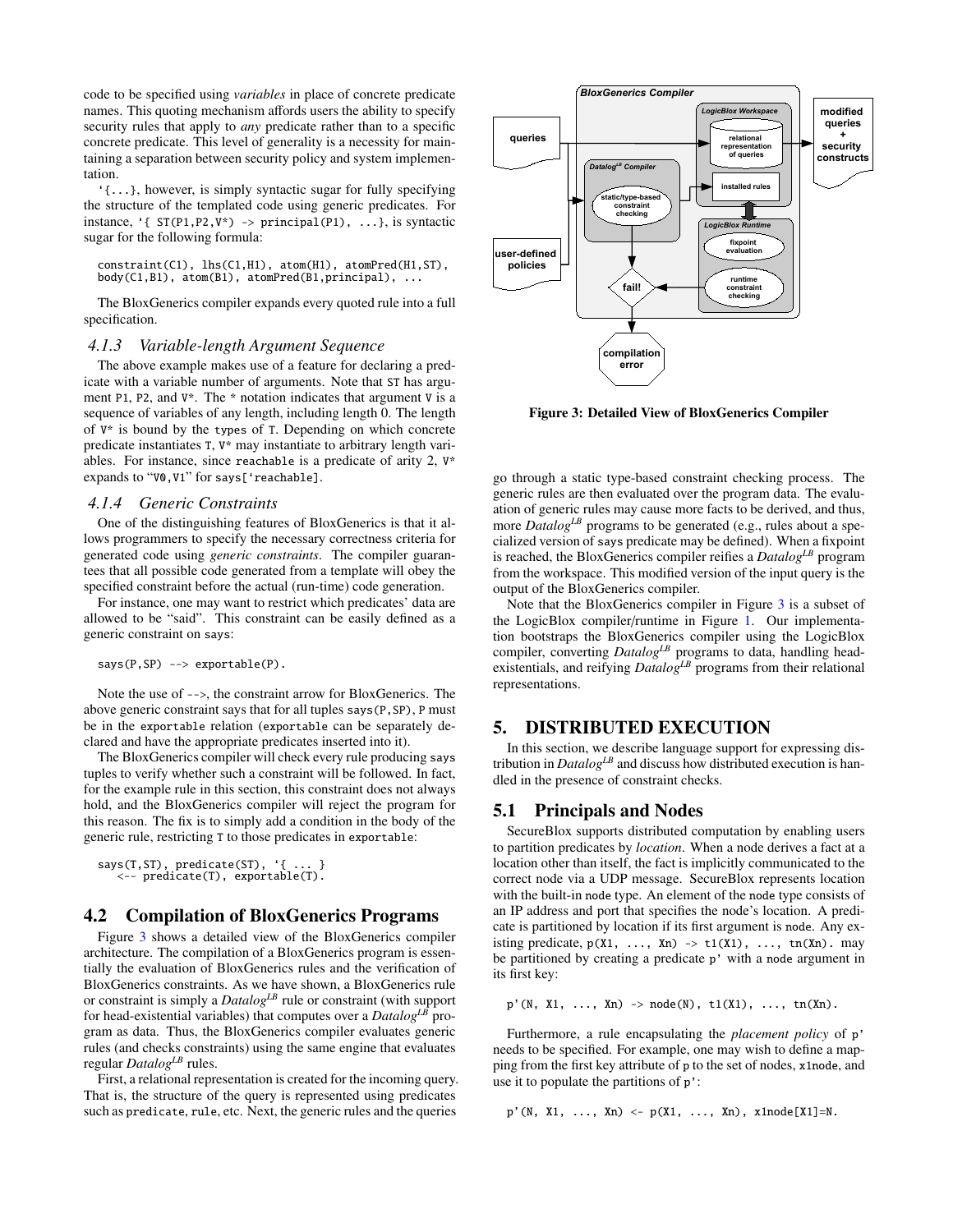In addition to nodes, SecureBlox provides a notion of *principals* that are independent of physical nodes. A principal may be identified by a global value. Specifying policies in terms of principals rather than nodes allows policies to be *location transparent*. A principal is temporarily associated with a node through the principal\_node mapping, which stores a single node per principal, representing the principal's location. The local principal is represented by the built-in self[] singleton predicate.

For example, the says construct introduced in Section [3.2](#page-2-2) is defined in terms of principals. Exportation of says facts and signatures is handled by the following export rule which serializes a said fact along with its signature, looks up the corresponding node N for the principal specified in says, and exports the fact to N by deriving export at N's location:

```
'{
   export(N, L, T)
       <- says[P](self[], U, V*),
sig[P](self[], U, V*, S),
serialize[P](S, T, V*),
          principal_node[U] = N,
           principal_node[self[]] = L.
}
   <-- predicate(P).
```
At the destination, says facts and signatures are deserialized and imported using a similar rule:

```
'{
       says[P](U, self[], V*)<br>
<- export(N, L, T),<br>
deserialize[P](S, T, V*),<br>
sig[P](U, self[], V*, S),<br>
principal_node[U] = N,
                  principle1-node[self[]] = L.}
      <-- predicate(P).
```
To prevent unauthorized principals from interpreting facts, one can expand the purview of the says construct to encompass encryption. Implementing this requires the following simple modifications to the export rule (and a similar modification to the import rule). To utilize AES, one applies the aesencrypt operator on the serialized text (making use of a shared secret, K, with node N) and exports the encrypted text:

```
'{
    export(N, L, CT)
<- says[P](self[], U, V*),
sig[P](self[], U, V*, S),
serialize[P](S, PT, V*),
           principal_node[U]=N,
           principal_node[self[]]=L,
           secret(N, K), aesencrypt(PT, K, CT).
}
   <-- predicate(P).
```
Note that the only difference between the first export rule in this Section to the rule above is the last line in  $\{ \ldots \}$ , where we reference the aesencrypt operator and the secret predicate.

#### <span id="page-6-1"></span>5.2 Distributed Evaluation with Constraints

Constraints evaluated at runtime set conditions under which program evaluation should fail (for example, if a signature associated with a says tuple is invalid). SecureBlox enforces constraints by processing a batch of incoming facts from a remote node in a local ACID transaction that encapsulates a fixpoint computation. If a derivation in the transaction violates a runtime constraint, then the transaction (including the input tuples) are rolled back. Derivations are committed to the workspace and network messages are sent only after a transaction succeeds.

Our implementation contrasts with the *pipelined semi-naïve*

(PSN) evaluation method used for executing distributed Datalog in declarative networking [21]. In PSN, tuples are processed tupleat-time in a pipelined fashion. Each node maintains a FIFO queue (ordered by arrival timestamp) of new input tuples that can either be incoming network or local events. Each new tuple is dequeued and used as input to local rules. The execution of a rule may generate new tuples that are either inserted into the local queue or sent to a remote node for further execution. Duplicate evaluations are avoided using local arrival timestamps; each new tuple is combined only with older tuples.

The advantage of PSN over local transactions in our implementation of SecureBlox is that PSN may send tuples to remote nodes before a fixpoint is reached, thus enabling lower latency to the first output from a distributed computation, and faster convergence. However, PSN's default behavior in this regard makes it unsuitable for supporting local constraints. For example, PSN may send a tuple whose local transitive consequences later result in a local constraint violation. Without distributed transactions, it is not obvious how the node should retract this tuple when it learns of the constraint violation.

One possible enhancement to SecureBlox that we are exploring for future work is to relax local transactions: instead of sending all results at the end of a local transaction, we could send results in a predicate P as soon as all integrity constraints involving  $P$ and any predicate upon which P is transitively dependent – have been evaluated. This approach would allow us to achieve lower latency for the first output while guaranteeing the integrity of all constraints.

## <span id="page-6-0"></span>6. SECURITY MECHANISMS

We have shown in Section [3](#page-2-1) how different security policies involving distributed data processing can be implement using rules and constraints over the predicate says. In this section, we build upon those concepts, and show two more example policies: *trust delegation* and *anonymity*.

## 6.1 Trust Delegation

 $\epsilon$ 

When a principal does not wish to trust all other principals, he may selectively delegate trust by only accepting facts from certain other principals. For example, the following generic rule expresses that, if a principal P from a set of trustworthy principals says a fact about any predicate T to me, then I will accept that fact into my local predicate T:

```
'{
   T(V^*) <- says[T](P,self[],V^*), trustworthy(P).
}
   <-- predicate(T).
```
A principal may also perform delegation on a more fine-grained level. Consider, for example, a per-predicate delegation policy. If a principal trusts a different set of nodes for each predicate, we can declare trustworthyPerPred as a generic predicate such that each trustworthyPerPred[T] contains the set of principals trusted for predicate T:

T(V\*) <- says[T](P,self[],V\*), trustworthyPerPred[T](P). } <-- predicate(T).

If a principal wishes to trust a credit agency CA about creditscore, this information can be declared locally as:

```
trustworthyPerPred['creditscore]("CA").
```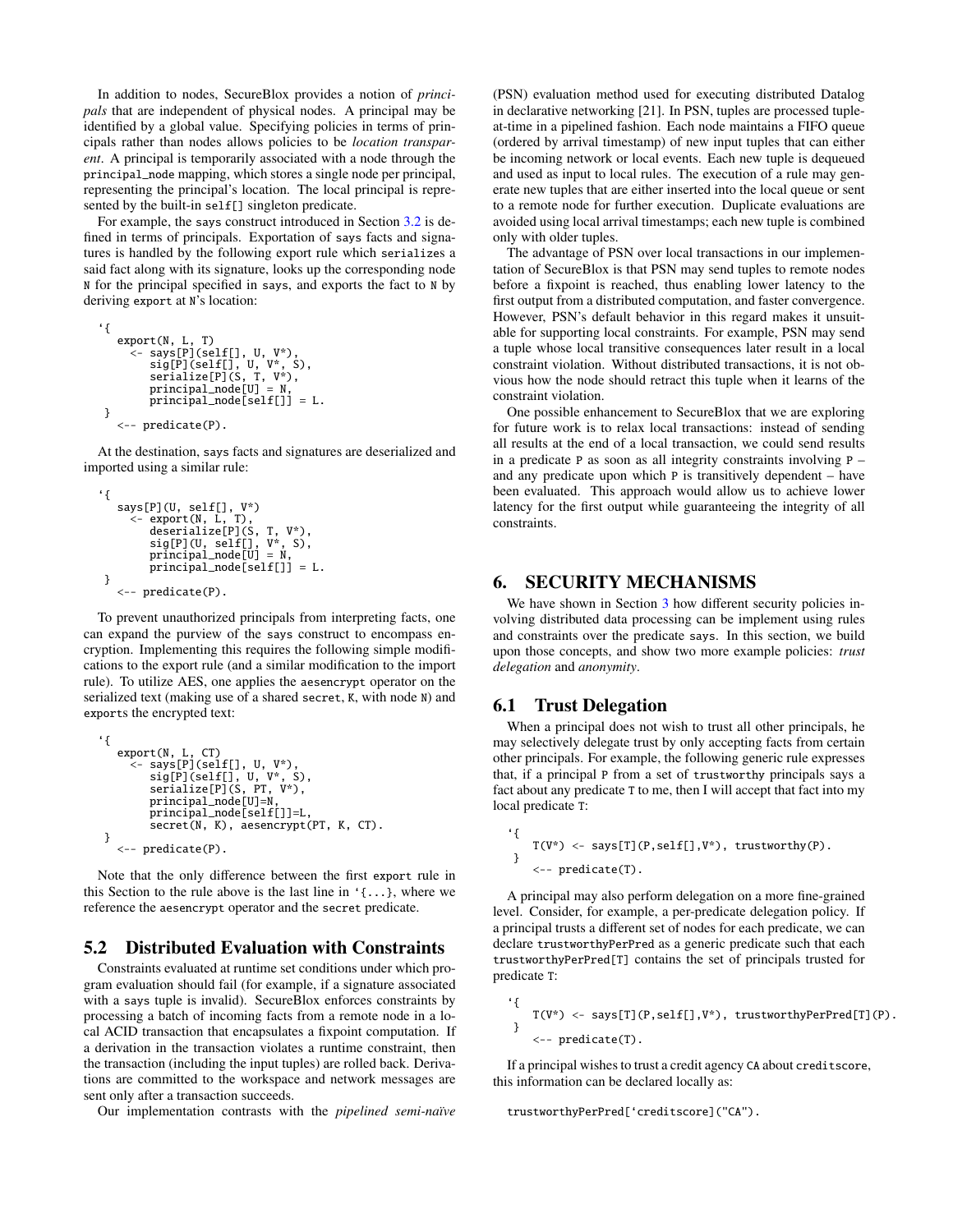If he wishes to ensure that creditscore is delegated to CA (and no other principals), he may declare the constraint:

```
trustworthyPerPred['creditscore](U) -> U = "CA".
```
Note that there are other notions of delegation, such as allowing another principal to act with your authority. SecureBlox can easily express this type of delegation, but we omit those rules for brevity.

# 6.2 Anonymity

A low-latency anonymity system, like Tor [13], enables anonymous unicast between two hosts on the Internet through obfuscation of a sender's (and optionally a receiver's) Internet Protocol (IP) address by relaying communication through an *anonymous path* – a series of intermediate nodes. Users of anonymity systems include dissidents, who can freely blog their opinions without fear of retribution, law enforcement, who can conduct undercover operations, and privacy-conscious users, who can avoid tracking. The Tor website maintains a comprehensive set of anonymity use cases [28].

Communicating using Tor first involves an initiator securely establishing forwarding state and keys at each intermediate node on the path, so that each node knows only its predecessor and successor in the path. Thus, no single node can discern the identity of the initiator with high probability. Interestingly, these path instantiation rules can be expressed in SecureBlox, but we omit them for brevity. We instead focus on how one would build an anon\_says construct to support anonymous communication. To send a message over an instantiated anonymous path, an initiator repeatedly encrypts the message with keys shared with each node in the path, and forwards this multiply-encrypted message to the first node in the anonymous path. As each intermediate node sees the message, it removes the layer encrypted with its key and forwards the message onward. The rule below shows the initial step:

```
'{
  anon_export(N, Id, CT)
     \leftarrow anon_says[P](self[], U, V*),
        anon_serialize[P](T, V*),
        anon\_path[U] = C,
        anon_path_forward_id[C] = Id,
        anon\_path\_nexthop[C] = N,
        anon_encrypt(C, T, CT).
}
  <-- predicate(P).
```
The above rule serializes<sup>[3](#page-7-1)</sup> and iteratively encrypts (using anon\_encrypt) any outgoing anon\_says fact, and sends it via anon\_export to the first hop N of the appropriate anon\_path C. Note that anon\_export contains Id, a link-local identifier. This value is used to look up the appropriate next hop in the anonymous path at an intermediate node.

An intermediate node receives an anon\_export message, looks up the link local identifier sent by the previous node, and exports the message to the corresponding next hop N2 (with link identifier Id2) after peeling off one layer of the encryption using anon\_decrypt:

```
anon_export(N2, Id2, CT2)
   <- anon_export(self[], N1, Id, CT1),
      anon_path_backward_id[C] = Id1,
      anonpath forward_id[\bar{C}] = Id2,
      anon\_path\_nexthop[C] = N2,
      anon_decrypt(C, CT1, CT2).
```
At the endpoint of the anonymous path, the following rule is triggered, which derives an incoming anon\_says\_id\_in fact. Note the asymmetry between sending and receiving: the initiator builds

a circuit and thus knows the identity of the endpoint; however, the endpoint does not know the identity of the initiator, and can only refer to him via the circuit C.

```
'{
    anon_says_id_in[P](C, V*)
        <- anon_export(self[], N1, Id, CT1),
anon_path_backward_id[C] = Id,
           anon\_path\_endpoint[C] = true,anon_decrypt(C, CT1, PT)
           anon_deserialize[P](PT, V*).
}
   <-- predicate(P).
```
Additional logic is required for forwarding backwards along the circuit (from the endpoint to the initiator), however we omit this due to space constraints.

# <span id="page-7-0"></span>7. USE CASES

We next outline three use cases: a path-vector routing protocol, a parallel hash join, and a distributed join over an anonymizing network. Note that our use cases are independent of the implementation of our security constructs (says, anon\_says, trustworthy, etc); our use cases may employ any implementations of security constructs, not just those presented in previous sections.

# 7.1 Path-Vector Protocol

A *path-vector* routing protocol is a distributed all-pairs-shortestpath computation. The computation joins links (paths of length one) with paths of length at least one to form new paths which are propagated to neighbors. The protocol propagates the entire composition of each path so nodes can make policy decisions about whether to accept the path and when to route traffic through it. For example, if nodes sign the path as it is built, then a router may have the constraints "require that accepted paths are from some set of routers that I trust" or "require that no accepted paths route through node X."

Below, we present a schema (or type declarations) for the path vector computation:

```
path[P,Src,Dst]=C -> pathvar(P), node(Src), node(Dst),
                              int[32](C).
pathlink[P,H1]=H2 -> pathvar(P), node(H1), node(H2).
bestcost[Src,Dst]=C -> node(N1), node(N2), int[32](C).
pathvar(P) -> .
link(N1,N2) -> node(N1), node(N2).
```
Intuitively, a path from a source (Src) to a destination (Dst) has an associated cost (C) and consists of a series of links (pathlink) between two hops (H1 and H2). As there may be many paths between two nodes, the bestcost predicate stores the cost of the best path. The cost C may represent any metric on which a protocol makes forwarding decisions–in our case, it represents the number of hops between the source and the destination.

We use the pathvar entity to relate a path with its series of pathlink tuples. This allows us to avoid introducing an explicit set or list type to Datalog (and the associated termination issues), as in [23].

The first rule is the base case of the distributed transitive closure computation–it expresses that whenever there exists a link from Me to N, then let there exist a path of length one from Me to  $N$ :

<span id="page-7-1"></span> $3$ anon\_serialize represents serialize without the signature argument – it would be detrimental to a principal's anonymity for her to identify herself as the author of the message.

<span id="page-7-2"></span><sup>4</sup>We use the head-existential variable P for ease of exposition. Because a routing protocol specifies one best path between a given source and destination, we could instead modify the protocol and replace P with two variables of type node representing the source and destination of the path.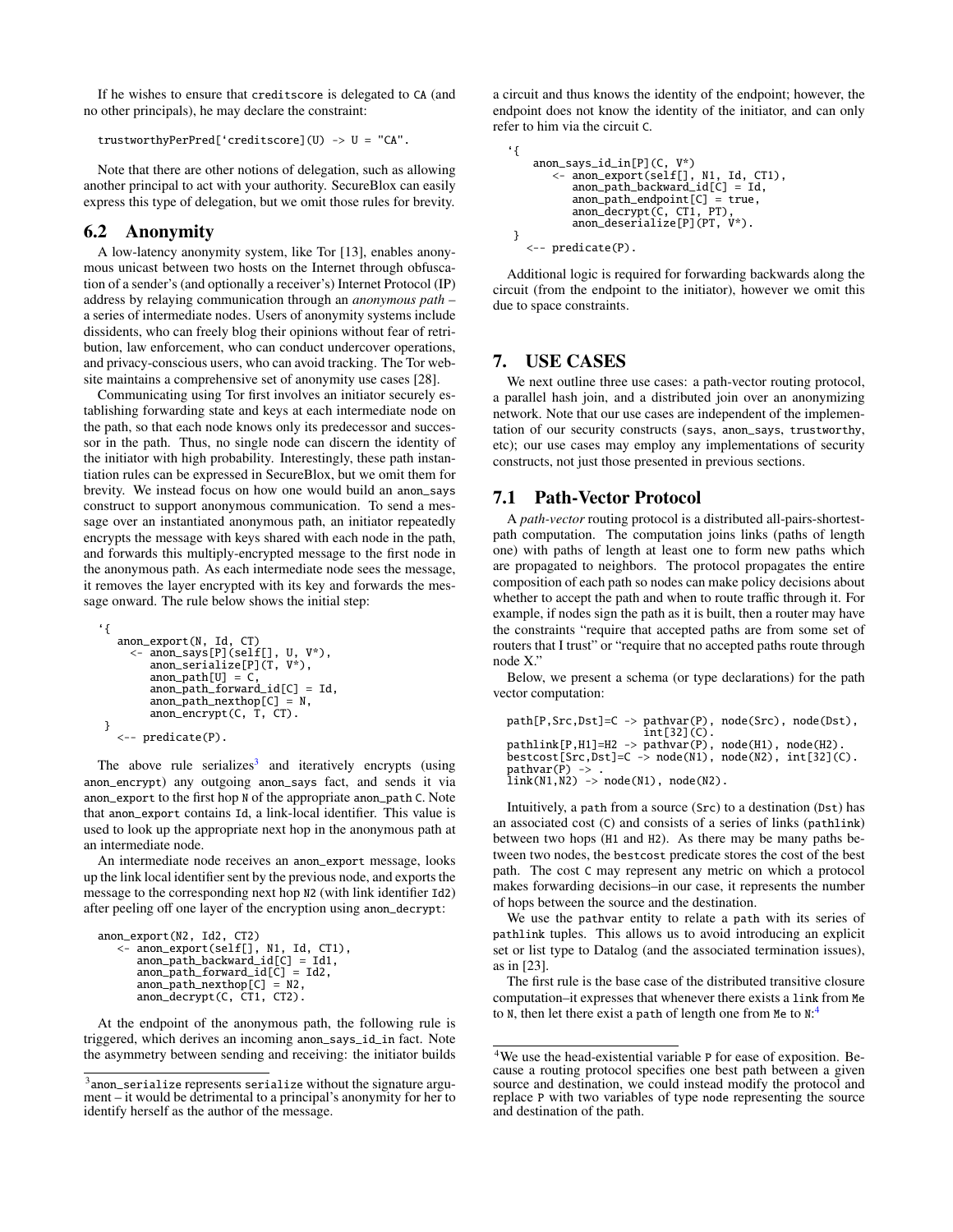```
pathvar(P),
path[P, self[], U]=1,
pathlink[P, Me]=N
  <- link(Me,N),
     principal_node[self[]]=Me,
     principal_node[U]=N.
```
The following rule joins a link fact with a path of best cost, and says the resulting path and pathlink tuples to the linked node. The rule reduces message exchange by not advertising a path to a node if that node already appears in the path:<sup>[5](#page-8-0)</sup>

```
says['path](self[], U, P, N, N2, C + 1),
says['pathlink](self[], U, P, H1, H2),
says['pathlink](self[], U, P, N1, Me)
       pathlink[P, H1]=H2, link(Me, N), path[P, Me, N2]=C,
       bestcost[Me, N2]=C,
       principal_node[U]=N,
        principal_node[self[]]=Me,
N != N2, !pathlink[P,N]= _.
```
The bestcost tuple may be computed through a min aggregate as shown below, using the LogicBlox syntax for aggregation:

```
bestcost[Me, N]=C
<- agg<< C=min(Cx) >> path[Me, N, _]=Cx.
```
## 7.2 Parallel Hash Join

In a system where tuples are partitioned by a hash function on some key attribute (e.g. a DHT [16]), performing a join on an attribute other than the key involves *rehashing* the tuples on the join attribute, joining the tuples, and sending the results to the initiator.

For example, if table A is hashed on its first key attribute, the following rules rehash it on its second key attribute:

```
says['A](self[],U,e1,e2)
  \leftarrow A(e1.e2), sha1(e2.hash).
     prin_maxhash[U] = max, max > hash,prin_minhash[U] = bot, min >= bot.
```
In the above rule, prin\_minhash and prin\_maxhash represent the range of hashes that a given principal is responsible for storing. The rule performs a hash on the second key of A tuples, looks up the principal U whose range contains this value, and says the tuple to U. A similar rule exists for table B.

The following rule performs a join on tables A and B based on their second attributes, sending the result back to the initiator:

```
says['AB_joinresult](self[],u,e1,e2,e3)
  <- A(e1,e2), B(e3,e2),
    initiator[]=u.
```
Building upon the above rules, one can perform two types of authentication by simply modifying the says definition as presented in the previous sections: In *node-level authentication*, machines can be authenticated. For instance, in a cloud consisting of untrusted machines, each machine can authenticate all incoming rehashed tuples to ensure that only tuples sent from trusted machines are used in the parallel hash join operation. Communication among machines can be additionally encrypted.

In *user-level authentication*, the initiator needs to be authenticated and checked against the access control policies to ensure that she has the right permissions across tables A and B. This can be enforced via a constraint that checks for read/write permissions on table A and B, in a similar fashion as presented in Section [3.2.](#page-3-2)

#### 7.3 Anonymous Join

We consider a special case where an anonymous user wants to join a small local table with a publicly available large, remotely located table—for example, joining a local table of topics she is interested in (interests) with a large public repository of information (publicdata). We want to avoid transferring the entire table to the initiator, or the initiator transferring his entire table to the remote node, as bandwidth is a precious commodity in anonymity networks. Running a hash join between the two nodes may be a better solution. Composing a hash join with our earlier anonymous\_says primitive for anonymous communication is easy in SecureBlox. The join involves an initiator performing a hash on the join key of his interests table, and anonymously saying a req\_publicdata tuple to the table\_owner of publicdata:

```
anonymous_says['req_publicdata](self[], U, Hx, 1)
 <- interests(X,_),
    table_owner['publicdata](U),
     sha1(X,Hx).
```
The owner of publicdata executes the rule below to relay all tuples with the matching hash back along the anonymous path they arrived on:

```
anonymous_says_id_out['publicdata](C, X, Y)
  <- publicdata(X,Y),
     anonymous_says_id_in['req_publicdata](C, Hx, 1),
     sha1(x,hx).
```
# 8. EVALUATION

We evaluate the SecureBlox prototype on a local cluster using two of our use cases – the path vector protocol, and the parallel hash join. All our experiments are carried out on a 36 node cluster, interconnected by Gigabit Ethernet. Nodes in the cluster have CPUs ranging from dual-core 2.80GHz Pentium Ds to 2.83GHz quad-core Xeons, and run Fedora 10 with Linux Kernel 2.6.27.

#### 8.1 Path Vector Protocol

For the path vector protocol, we evaluate the following metrics:

Fixpoint latency (s): The time taken for a SecureBlox program to reach a distributed fixpoint based on the input network. A fixpoint is reached when no new facts are derived by any node in the system.

Per-node communication overhead (KB): The per-node bandwidth utilization for executing a SecureBlox program to a distributed fixpoint in a stable network, measured by averaging across the aggregate bandwidth of each node for the experiment's duration.

Average transaction duration (ms): The average length of a local SecureBlox ACID transaction averaged over all nodes for all experiments of a given graph size. The transaction duration represents the amount of time required to process a batch of incoming tuples, compute a local fixpoint, and export any tuples to other nodes.

Cumulative fraction of converged nodes: The fraction of nodes that do not process or receive any additional tuples after a certain time. When a node stops receiving and processing additional tuples, it has calculated the shortest path to all other nodes in the network.

We execute the protocol on network sizes ranging from 6 to 72 instances, where each physical cluster node executes one or two SecureBlox instances. As input to the path vector protocol, for each network size, we generate ten random graphs with an average node degree of three. Each data point represents the average over ten runs. We distribute initial links to all nodes simultaneously.

SecureBlox instances exchange messages over UDP using various combinations of authentication and confidentiality. We emphasize that customization of the encryption and digital signature

<span id="page-8-0"></span> $5An$  is Datalog convention for specifying a variable that appears only once in the body of a rule.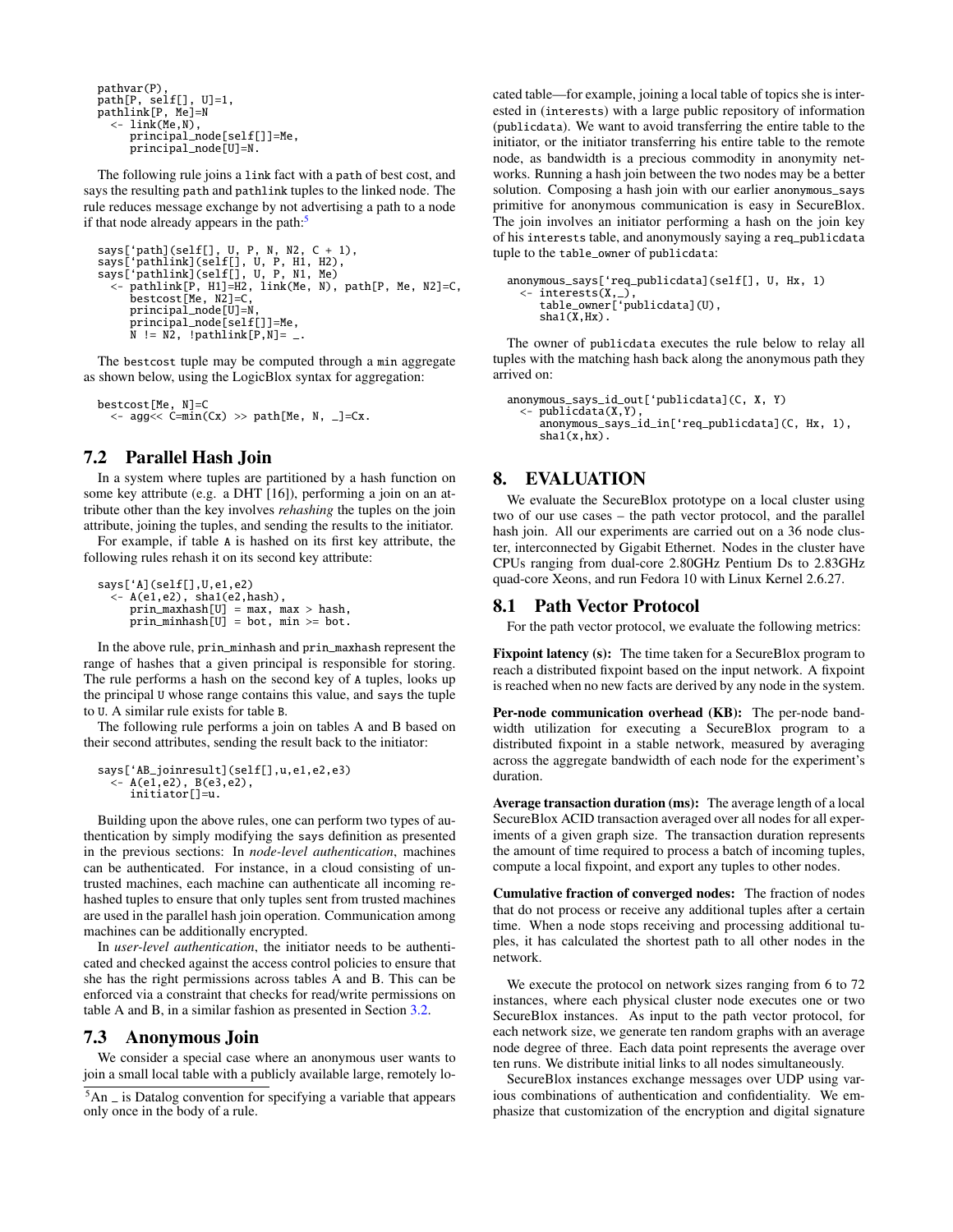

<span id="page-9-0"></span>Figure 4: Fixpoint Latency (s) with no encryption.



<span id="page-9-2"></span>Figure 5: Fixpoint Latency (s) with encryption.

schemes does not entail modifying the path-vector protocol specification – only minor changes to the implementation of the says construct are required.

Figures [4](#page-9-0) through [6](#page-9-1) compare fixpoint latency and communication, respectively, imposed by different methods of authentication and encryption. The signature schemes we evaluate are: no authentication (*NoAuth*), keyed-hash message authentication codes based on pairwise shared secrets (*HMAC*), and RSA digital signatures (*RSA*). Additionally, we apply either no encryption, or (*AES*) symmetric key encryption. HMAC derives a signature by applying a hash function – SHA-1 in our case – to a combination of the pairwise shared secret with the message. RSA authentication signs a SHA-1 digest of the data with the private key of the sender. We use 128-bit random shared secrets for HMAC and AES, and a 1024-bit keysize for RSA.

We make the following observations. First, in terms of communication overhead (Figure [6\)](#page-9-1), *NoAuth* incurs the least overhead, as expected. For instance, when the network size is 36, *NoAuth* incurs an average per-node communication overhead of about 197 KB, as compared to 223 KB for *HMAC* and 258 KB for *RSA*. As expected, *HMAC* causes additional traffic compared to *NoAuth* due to the 20 byte output of the SHA-1 hash function. *RSA* incurs the highest overhead due to its 256 byte signatures per message. Second, a similar trend is observed when measuring fixpoint latency (Figures [4](#page-9-0) and [5\)](#page-9-2). In a 36 node network, we observe that when no authentication is used, the convergence time is approximately 15 seconds, whereas HMAC requires 19 seconds, and RSA needs 25 seconds to reach a fixpoint. Adding AES encryption to RSA signatures increases the fixpoint latency to 26 seconds. Our results are comparable to benchmarks presented in the SeNDLog work [29]. We believe that fixpoint latency will decrease as we relax the ACID transactions currently executed per-message at every node (Section [5.2\)](#page-6-1).

Figure [8](#page-10-0) shows the cumulative fraction of the nodes that have *converged* at any number of seconds after the start of the experiment, from a representative run of the path vector protocol on one of the 36 node random graphs. As expected, increasing the computational overhead of authentication causes a delay in the convergence of the first node (a right-shift of the graph) and a decrease in slope due to increased transaction duration. All lines on the graph exhibit a step-like behavior, caused by bursts of nodes converging. It is likely that these represent the various iterations of the shortest path computation. For example, all paths of length one are computed first, followed by paths of length two, etc. Certain groups of nodes may share certain longest shortest-path lengths, and thus converge simultaneously. Due to the larger number of possible shortest-path lengths in the 72 node case, we observe more, but smaller steps (Figure [9\)](#page-10-1).

Figure [7](#page-10-2) shows the average execution time of a transaction for *NoAuth*, *HMAC* and *RSA-AES*. We speculate that the initial decline in average transaction time is because nodes 1-8 use older Pen-



<span id="page-9-1"></span>Figure 6: Aggregate communication overhead (KB) with no encryption.

tium D CPUs. When running two instances on nodes 1-8 (for configurations 36 nodes and larger) we see a jump in the transaction time for the computation-heavy RSA-AES scheme. Additionally, as the number of nodes increases, one expects to see slightly longer transaction times, as each transaction involves joining links with more paths. The large growth after 48 nodes was caused by several outlier experiments with high fixpoint execution time, possibly the result of a relatively uniform distribution of longest shortest-path lengths among the nodes – the cumulative fraction of converged nodes for these outlier experiments contained relatively few bursts of nodes converging (e.g. the step behavior observed in Figure [8](#page-10-0) was far less pronounced). We omit the graph for brevity.

#### 8.2 Secure Hash Joins

For the secure hash join, we evaluate per-node communication overhead on various experiment sizes. Additionally, we measure:

Cumulative fraction of transaction completion time: The fraction of transactions at the initiator of the join that are completed by a given time.

Our secure hash join algorithm performs a binary equi-join of two predicates of roughly equal size – one containing 900 tuples, and the other containing 800. Tuples are initially hashed on their first key attribute, so nodes must rehash on the second key attribute, join the tuples, and send the result to the initiator of the join. Our measurements commence at the beginning of the rehashing, and conclude when the initiator receives the last batch of joined result tuples. The second key attribute of each table is drawn from a domain consisting of 72 distinct join values (randomized for every trial). For each distinct join value, there are a roughly equal number of tuples, and it is expected that the distribution of rehashed tuples is roughly equal across all nodes. We ran ten trials per experiment size.

Figure [10](#page-10-3) illustrates the cumulative fraction over all six-node experiments of transaction completion time at the initiator. Since our implementation of SecureBlox does not send any tuples over the network until the end of a local transaction (Section [5.2\)](#page-6-1), there is a considerable lag until the first results arrive at the initiator. Because the batches are large with low parallelism, cryptographic overhead is low, as senders can perform a single signature operation per batch of tuples destined for a given node, and receivers can perform a single verification per batch. Figure [11](#page-10-4) shows the same result over all 18-node experiments. The cryptographic overhead is more profound as the parallelism increases, because each sent and received batch of tuples is smaller. Thus, senders and receivers must perform more cryptographic operations.

Figure [12](#page-10-5) shows the per-node overhead in kilobytes in relation to the size of the experiment. As expected, greater parallelism implies less per-node overhead. However, as the experiment size gets larger, we see diminishing returns due to (i) increasingly small mes-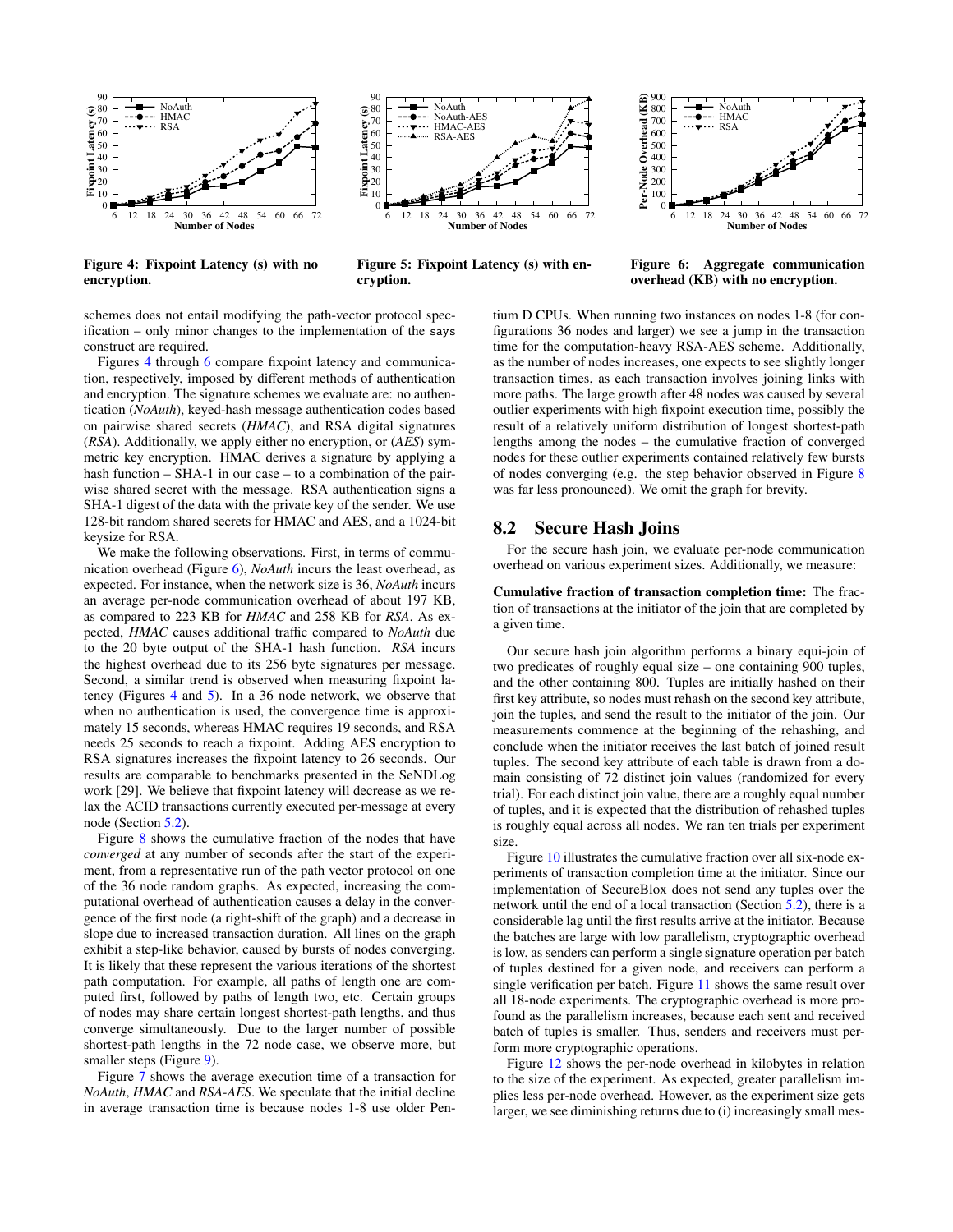

<span id="page-10-2"></span>Figure 7: Average transaction duration (ms)



<span id="page-10-3"></span>Figure 10: Cumulative fraction over all 6-node experiments of transaction completion time at the initiator.

sages being exchanged, and (ii) the presence of two SecureBlox instances on some nodes.

# 9. RELATED WORK

SecureBlox's distributed query processing feature is inspired by *declarative networking* [21]; *DatalogLB* is closely related to their *Network Datalog* (NDlog) language. Declarative networking views network protocols as distributed recursive queries over database relations (partitioned by location). Network communication is implicit when a fact is derived in another partition, but a trusted execution environment is assumed, and no attempt is made to enable security. NDlog has no notion of integrity constraints or metaprogramming – these differences affect query execution, as explained in Section [5.](#page-5-0)

SecureBlox is inspired by recent work in *trust management* systems, which enable the formulation of access control policies and security credentials, determine whether particular credentials satisfy relevant policies, and support deferring trust to third parties (delegation) [6]. Recently, the security community has proposed several declarative trust management frameworks [1, 11, 17, 19]. These systems expose a small fixed set of hard-coded security operators, such as says. Thus, they do not enable reconfigurability or allow users to express custom security properties. For example, one may want to ensure that a user Alice can never access a resource R. This might entail locating all rules in the program that grant access to R, and inserting a restriction in each rule body that prevents Alice from accessing R. In contrast, SecureBlox's support for meta-programming and integrity constraints allows one to concisely express such a security property anywhere in the program.

Zhou *et al.* [29] propose the SeNDLog language, which adds the says operator to NDlog. Similarly to existing trust management systems, adding security constructs, and specifying custom policies, is difficult. Reconfiguration of their says operator necessitates modification and recompilation of their runtime engine.

Our earlier position paper [24] further proposes that extending



<span id="page-10-0"></span>Figure 8: Cumulative fraction of converged nodes for one 36-node random graph.



<span id="page-10-4"></span>Figure 11: Cumulative fraction over all 18-node experiments of transaction completion time at the initiator.



<span id="page-10-1"></span>Figure 9: Cumulative fraction of converged nodes for one 72-node random graph.



<span id="page-10-5"></span>Figure 12: Per node communication overhead for secure hash join.

Datalog with *dynamic meta-programming*, *meta constraints* (restrictions on the set of allowed programs), and a cryptographic library may enable one to customize the type of cryptography used for says, as well as the manner in which *delegation* restrictions are enforced. However, the paper does not specify an algorithm for evaluating the dynamic meta syntax that it introduces. Also, the proposed addition of dynamic (runtime) meta-programming to Datalog potentially makes the language unsafe by enabling one to write non-terminating programs and by allowing derivation of nontypesafe rules at runtime. In contrast, this paper presents a static meta-programming facility that ensures that all derived rules are well-typed.

*Evita Raced* [10] adds a metacompiler to NDlog – an NDlog compiler written in NDlog. Their focus is on enabling extensible and reconfigurable compiler optimizations rather than security.

## 10. CONCLUSION

We present the design and implementation of SecureBlox, a declarative system that unifies a distributed query processor with a security policy framework. SecureBlox extends *LogicBlox* – an emerging commercial Datalog-based platform for enterprise software systems – with distributed execution, and support for meta-programming through BloxGenerics.

We present a series of customizable security mechanisms enabled by SecureBlox, including various forms of authentication, encryption, and delegation. Using these basic security building blocks, we demonstrate the use of SecureBlox to support a range of secure applications, including a path-vector routing protocol and a parallel hash-join operation. Our evaluation results demonstrate SecureBlox's ability to specify and implement secure distributed systems using a range of cryptographic schemes that achieve tradeoffs in performance and security.

As our ongoing research, we are exploring various practical deployment scenarios for SecureBlox, including secure Internet communication, and multi-user federated cloud computing environments